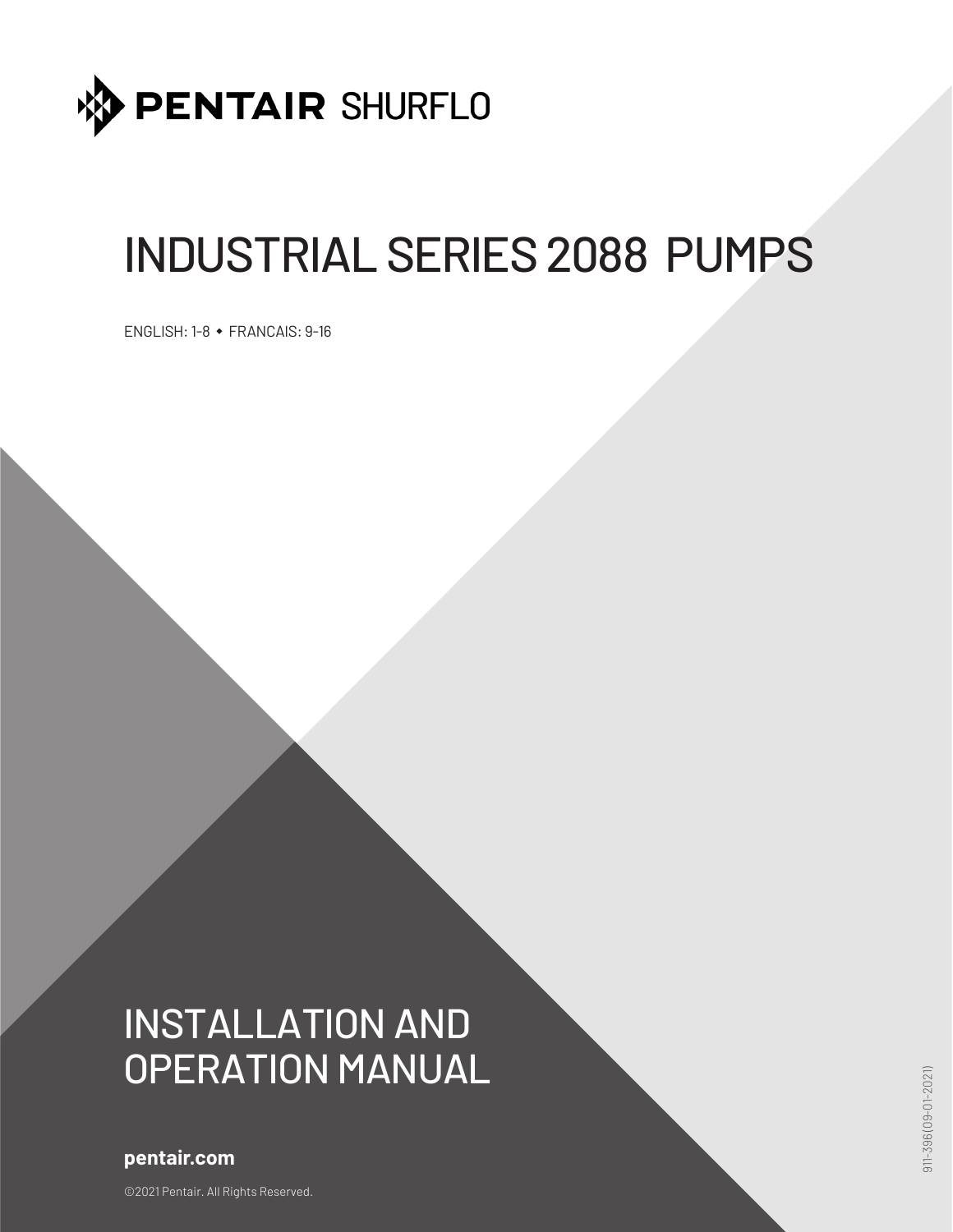# **TABLE OF CONTENTS**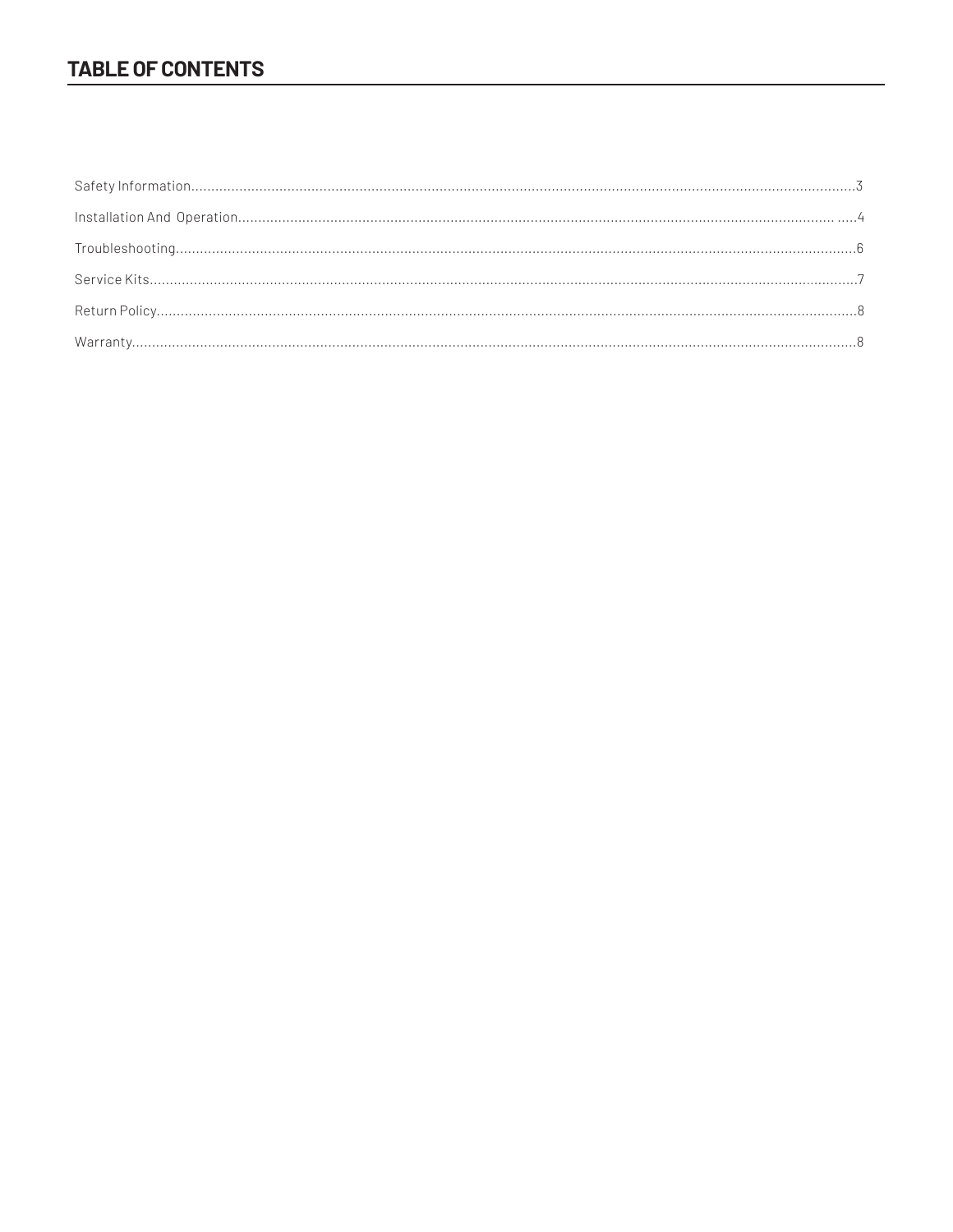This manual contains important instructions that should be followed during installation, operation, and maintenance of the product.

This is the safety alert symbol. When you see this symbol on your pump or in this manual, look for one of the following signal words and be alert to the potential for personal injury!

**ADANGER** indicates a hazard which, if not avoided, will result in death or serious injury.

 $\sqrt{\text{A} \text{WARNING}}$  indicates a hazard which, if not avoided, can result in death or serious injury.

 $\boxed{\textbf{A}$  CAUTION indicates a hazard which, if not avoided, can or may result in minor or moderate injury.

**NOTE:** addresses practices not related to personal injury.

#### **CALIFORNIA PROPOSITION 65 WARNING**

**A WARNING** This product and related accessories contain **chemicals known to the State of California to cause cancer, birth defects or other reproductive harm.**

# **GENERAL CAUTION STATEMENTS**

Carefully read and follow all safety instructions in this manual and on pumps. Keep safety labels in good condition. Replace missing or damaged safety labels.

- "Intermittent Duty" is defined as; operated and/or frequently started within a period of time that would cause the motor to reach its maximum thermal limits. Once the maximum thermal limit is obtained, the motor must be allowed to return to ambient temperature before resuming operation.
- **DO NOT** use to pump flammable liquids. Never operate the pump in an explosive environment. Arcing from the motor brushes, switch or excessive heat from an improperly cycled motor may cause an explosion.
- **DO NOT** assume fluid compatibility. If the fluid is improperly matched to the pumps' elastomers, a leak may occur. Pumps used to transfer hazardous or hot (max. temperature 170°F [76°C] Viton® only) chemicals must be in a vented area to guard against the possibility of injury due to harmful or explosive liquid/vapors.
- **DO NOT** operate the pump at pressures which cause the motor to exceed the ampere rating indicated on the name plate. Various pump models are equipped with thermal breakers to interrupt operation due to excessive heat. Once the temperature of the motor is within proper limits it will automatically reset, and the pump will start operation without warning.
- To prevent electrical shock, disconnect power before initiating any work. In the case of pump failure, the motor housing and/or the pumped fluid may carry high voltage to components normally considered safe.
- Improper adjustment of the pressure switch may cause severe overload or premature failure. Refer to SHURflo Service Bulletin #1031 for the adjustment procedure. Failures due to improper adjustment of the pressure switch will not be covered under the limited warranty.
- **DO NOT** locate the motor near low temperature plastics or combustible materials. The surface temperature of the motor may exceed 250° F [120° C].
- Electrical wiring should be performed by a qualified electrician, in accordance with all local electrical codes.
- All 115 VAC and 230 VAC pump motors and systems, MUST be grounded per local and state electrical codes.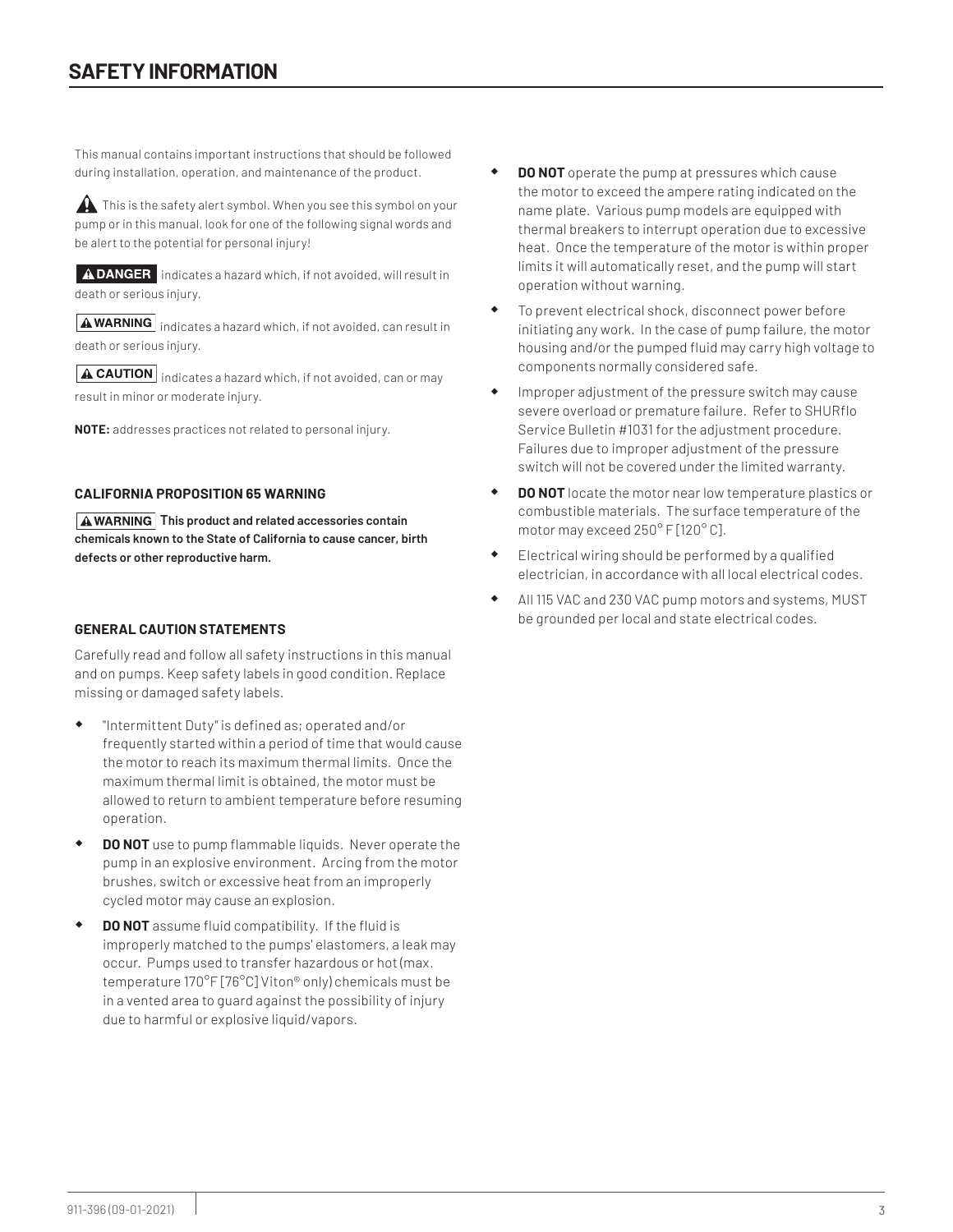SHURflo offers various pumps models for different applications. The information outlined by this manual is general, and not specific to all 2088 series pumps. Be certain the pumps' materials will be compatible with the fluid being pumped. 2088 series pumps are intended for intermittent or continuous duty when the proper operating criteria are met.

Product Data Sheets outlining specific thermal limits, load, flow curves, and other technical information for a particular model are available. If unsure of the chemical compatibility with a given elastomer or the motors intended design, please call SHURflo for assistance.

# **PRESSURE SWITCH OPERATION**

The pressure switch reacts to outlet pressure, and interrupts power at the preset shut-off pressure indicated on the pump label. When outlet pressure drops below a predetermined limit (typically 15-20 psi.1-1.4 bar less than the shut-off pressure), the switch will close and the pump will operate until the shutoff (high) pressure is achieved. The shut-off pressure is set to factory calibrated standards. See the motor label and Product Data Sheet for specific pump specifications.

If the plumbing is restrictive or the flow rate is very low, the pump may re-pressurize the outlet faster than the fluid is being released causing rapid cycling (ON/OFF WITHIN 2 seconds). If the pump is subjected to rapid cycling during normal operation, or for infrequent periods, damage may occur. Applications which exhibit rapid cycling should have restrictions in the outlet minimized. If not feasible, consider a SHURflo Accumulator or a SHURflo "bypass" model pump.

# **BYPASS OPERATION**

A bypass pump may be used for applications that normally induce frequent start/stop of the motor, and thereby create a potential for overheating. Models equipped with an internal bypass are designed to pump at high pressure while at low flow rates. Bypass models equipped with a switch may operate for several seconds even though the outlet side has been closed off. Contact SHURflo for information regarding bypass pumps

# **MOUNTING**

The 2088 series pumps are self-priming. Horizontal and vertical prime vary depending on the fluid viscosity and pump configuration.

The pump should be located in an area that is dry and provides adequate ventilation. If mounted within an enclosure, provisions to cool the motor may be necessary. Heat sinks which attach to the motor are available from SHURflo if increased heat dissipation is necessary.

The pump may be mounted in any position. However, if mounting the pump vertically the pump head should be in the down position so that in the event of a leak, fluid will not enter the motor. Secure the rubber feet with #8 hardware. DO NOT compress the feet, doing so will reduce their ability to isolate vibration/noise.

# **PLUMBING**

Flexible high pressure tubing compatible with the fluid should be used to connect the inlet/outlet ports. Tubing should be either 3/8" or ½" [10 or 13 mm] I.D., and at least 18 in. [46 cm] length is suggested to minimize stress on the fitting/ports and reduce noise. Allow for the shortest possible tubing route and avoid sharp bends that may kink over time.

**NOTE**: Restrictions on the inlet may cause vacuum levels to reach the fluid vapor pressure, causing cavitation, degassing, vapor lock and a loss in performance. Inlet pressure must not exceed 30 psi. [2.1 bar] maximum.

1/2" Male threaded models: Are intended to be used with SHURflo Swivel Barb Fittings which seal with an internal taper when hand tightened. Standard 1/2" NPT fittings may be used when tightened to a maximum torque of 3.7 ft.\Lb. (45 in\Lb.) [5 Nm].

**NOTE**: SHURflo does not recommend the use of metal fittings or rigid pipe to plumb the inlet/outlet ports. Standard plastic male and female threaded fittings can be acquired at commercial plumbing supply stores. SHURflo also distributes Swivel Barb Fittings, and special fitting through its dealers.

Sealers and Teflon tape may act as lubricant causing cracked housings or stripped threads due to over-tightening. Care should be used when applying sealers. Sealers may enter the pump inhibiting valve action, causing no prime or no shut-off. A failure due to foreign debris is not covered under warranty. Installation of a 50 mesh strainer is recommended to prevent foreign debris from entering the pump.

If a check valve is installed in the plumbing, it must have a cracking pressure of no more than 2 psi [.14 bar].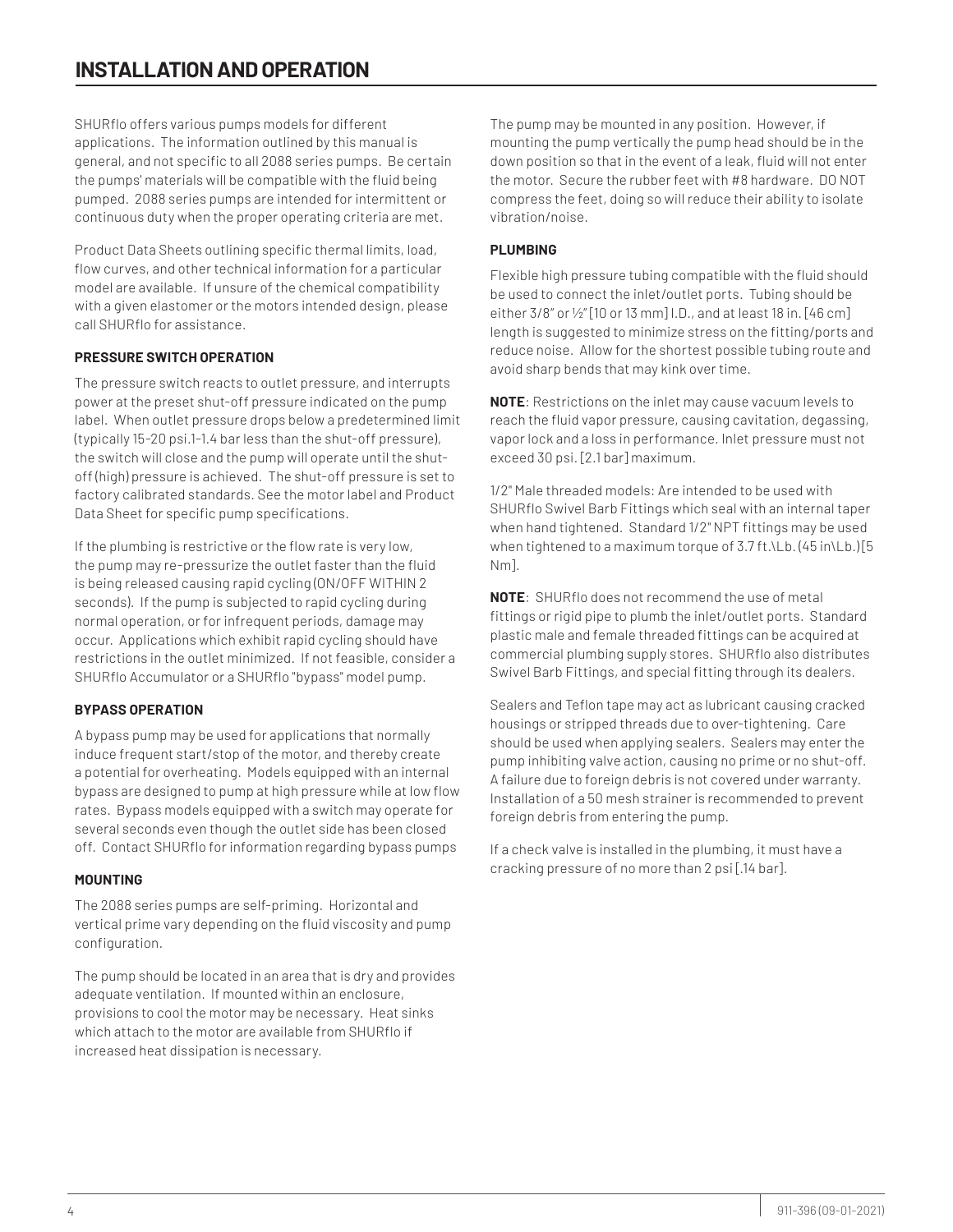# **ELECTRICAL**

Electrical wiring should be performed by a qualified electrician, in accordance with all local electrical codes.

The pump should be on a dedicated (individual) circuit, controlled with a double pole switch (U.L./C-UL certified) rated at or above the fuse ampere indicated by the pump motor label. Depending on distance of the power source from the pump and ampere load on the circuit, wire may need to be heavier than indicated by the chart.

All 115 VAC and 230 VAC pump motors and systems MUST be grounded per local and state electrical codes.

Improper duty cycle and/or rapid start & stop conditions may cause the internal thermal breaker (if equipped) to trip, or can result in premature motor failure due to excessive heat. Refer to the pumps Product Data Sheet.

For the pump to meet U.L./C-UL requirements the circuit MUST be protected with a slow-blow fuse (U.L./C-UL certified) or equivalent circuit breaker as indicated on the motor label. Use an approved wire of the size specified or heavier.

 $\boxed{\textbf{A}$  CAUTION Circuit protection is dependent on the individual application requirements. Failure to provide proper overload / thermal devices may result in a motor failure, which will not be covered under warranty.

| <b>VOLTAGE</b> | <b>WIRE LEADS</b>                                 | <b>WIRE SIZE</b>                        | <b>FUSE RATING</b>   |
|----------------|---------------------------------------------------|-----------------------------------------|----------------------|
| 12 DC          |                                                   |                                         |                      |
| 24 DC          | RED(positive +) BLACK(negative -)                 | #14 AWG [2.5 Mm2] (or heavier)          |                      |
| 36 DC          |                                                   |                                         |                      |
| 115 AC         | BLACK (common) WHITE (neutral)<br>GREEN (ground)  | #16 AWG [1 Mm2]<br>C-UL - TEW / UL 1015 | SEE PUMP MOTOR LABEL |
| 230 AC         | BROWN (common) BLUE (neutral)<br>GRN/YELL(ground) | [1 Mm2] C-UL - TEW / UL 1015            |                      |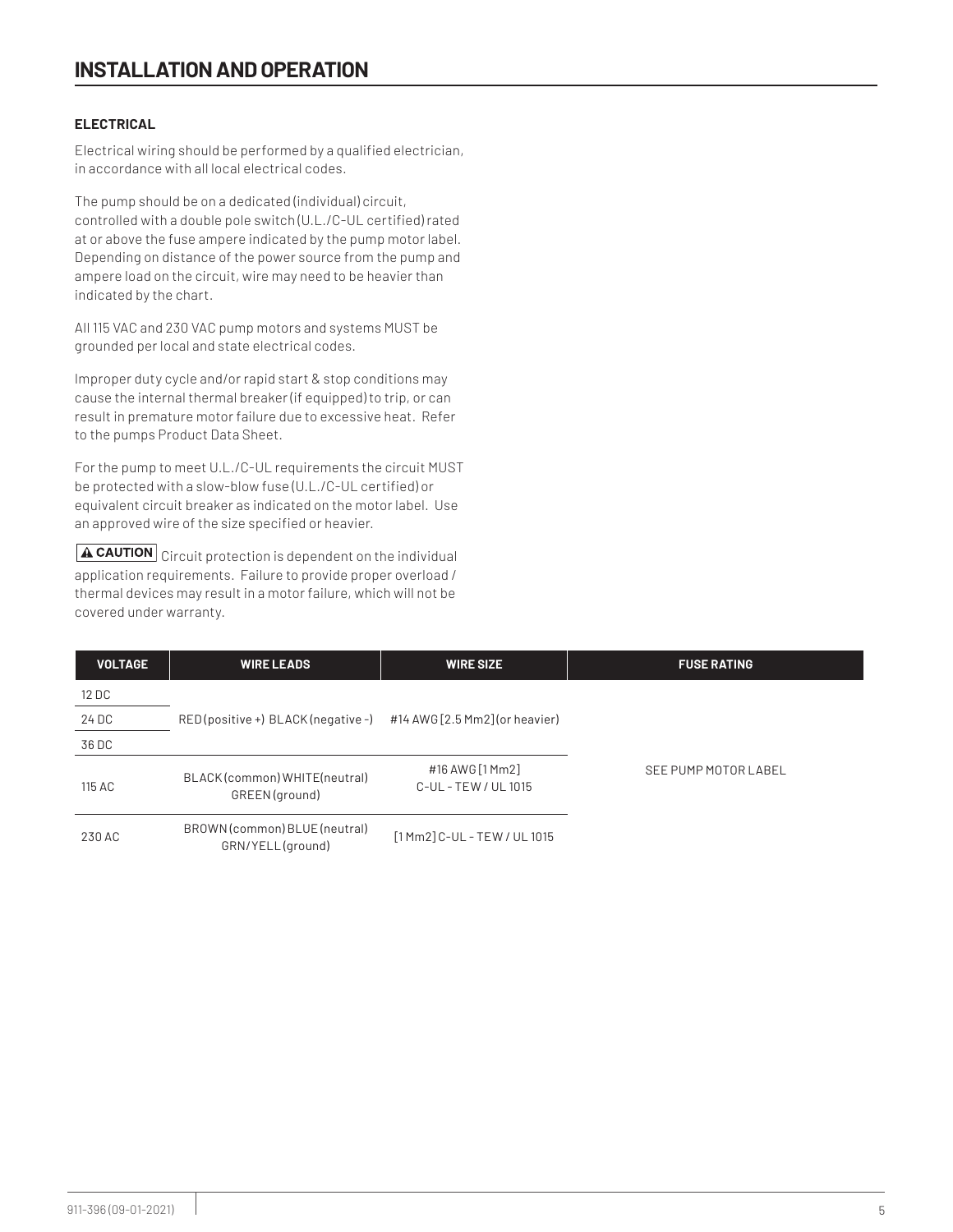# **TROUBLESHOOTING**

 $\mathcal{S}^{\tilde{G}_{\tilde{G}}}$ 

# **TROUBLESHOOTING**

| <b>Symptom</b>                               | <b>Corrective Action</b>                                                     |
|----------------------------------------------|------------------------------------------------------------------------------|
|                                              | Fuse or breaker.                                                             |
| Pump will not start.                         | For correct voltage (±10%) and electrical connections.                       |
|                                              | Pressure switch operation and correct voltage.                               |
|                                              | Pressure switch operation and correct voltage.                               |
|                                              | For locked drive assembly.                                                   |
|                                              | Internal thermal breaker (if equipped) tripped [Motor Hot].                  |
|                                              | Out of product.                                                              |
|                                              | Strainer for debris.                                                         |
|                                              | Inlet tubing/plumbing for severe vacuum leak.                                |
| Will not prime (no discharge/motor<br>runs). | Inlet/Outlet tubing severely restricted (kinked).                            |
|                                              | Debris in pump inlet/outlet valves.                                          |
|                                              | Proper voltage with the pump operating (#10%).                               |
|                                              | Pump housing for cracks.                                                     |
|                                              | For loose screws at switch or pump head.                                     |
| Leaks from pump head or switch.              | Switch diaphragm ruptured or pinched                                         |
|                                              | For punctured diaphragm if fluid is present at bottom drain.                 |
|                                              | Output line closed and no leaks.                                             |
|                                              | For air trapped in outlet line or pump head.                                 |
| Pump will not shut off (Pressure             | For correct voltage to pump (±10%).                                          |
| switch equipped)                             | Inlet/Outlet valves for debris or swelling.                                  |
|                                              | Pressure switch operation/adjustment incorrect refer to Serv. Bulletin 1031. |
|                                              | For loose drive assembly or pump head screws.                                |
|                                              | Mounting feet that are compressed to tight.                                  |
|                                              | Does the mounting surface multiply noise (flexible).                         |
| Noisy/rough operation.                       | For loose pump head or drive screws.                                         |
|                                              | Is the pump plumbed with rigid pipe causing noise to transmit.               |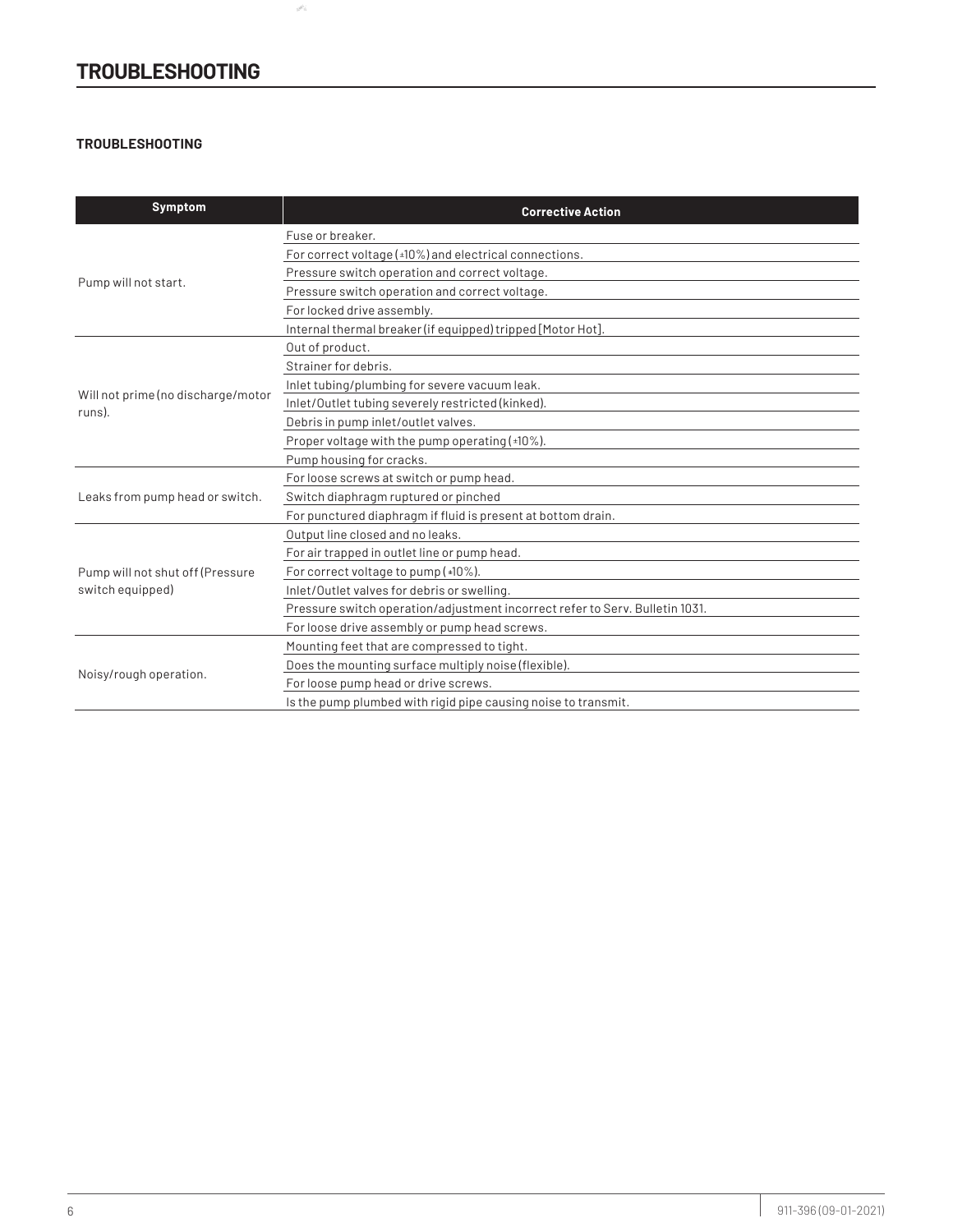### **SERVICE KITS**

Kits are readily available to repair standard 2088 series pumps. Repair kits include simple illustrated instructions allowing easy installation. To insure that the correct kit is received the model numbered and all name plate data must be included with the order. Contact a SHURflo distributor or SHURflo directly to order the necessary repair kit.

**NOTE** Please have all pump information from the data plate on the pump motor when calling for service.



| No. | Part.                                              |
|-----|----------------------------------------------------|
|     | Upper Housing Kit with Switch and Check Valve      |
|     | Valve plate assembly                               |
|     | Diaphragm / Drive assembly                         |
|     | Motor                                              |
| h   | Complete Pump Head assembly (includes parts 1,2,3) |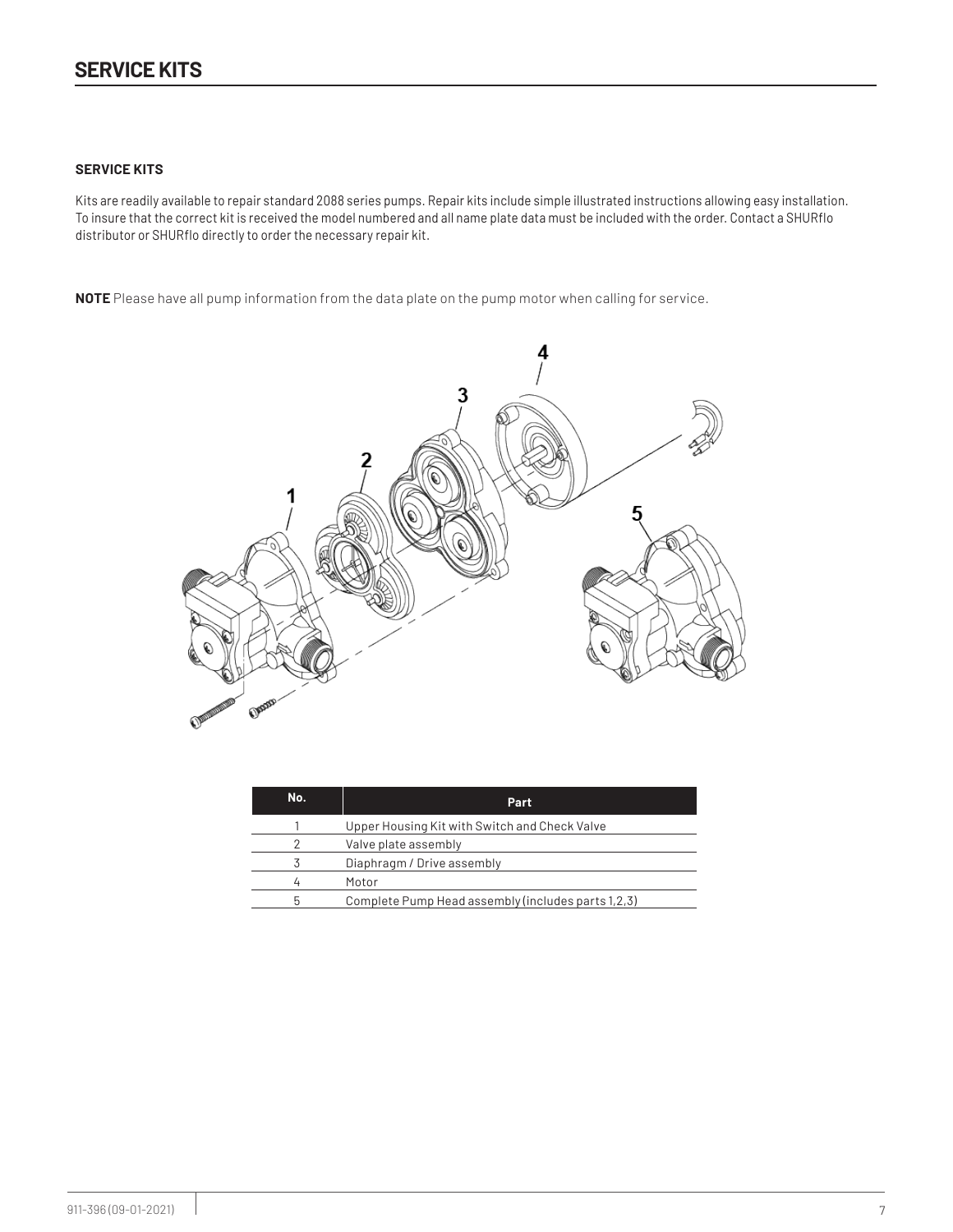# **RETURN POLICY**

All Industrial pumps/products must be flushed of any chemical (ref. OSHA Section 1910.1200 (d)(e)(f)(g)(h)) and hazardous chemicals must be labeled/tagged before being \*shipped to SHURflo for service or warranty consideration.

SHURFLO reserves the right to request a Material Safety Data Sheet from the returnee for any pump/product it deems necessary. SHURFLO reserves the right to "disposition as scrap" pumps/products returned which contain unknown fluids. SHURFLO reserves the right to charge the returnee for any and all costs incurred for chemical testing, and proper disposal of components containing unknown fluids. SHURFLO requests this in order to protect the environment and personnel from the hazards of handling unknown fluids.

#### **LIMITED WARRANTY PROCEDURE**

SHURFLO warrants Industrial 2088 series pumps to be free from material and workmanship defects (under normal use and service) for a period of one (1) year from the date of manufacture, or (1) one year use with proof of purchase, not to exceed (2) two years in any event.

The limited warranty will not apply to pumps that were improperly installed, misapplied, or incompatible with fluids or components not manufactured by SHURFLO. SHURFLO will not warrant any pump which is damaged or modified outside the SHURFLO factory.

All Industrial pumps/products must be flush of any chemicals before \*shipping. All warranty considerations are governed by SHURFLO's written Return Policy.

Returns are to be shipped postage prepaid to our service center in New Brighton, MN. SHURFLO shall not be liable for freight damage incurred during shipping. Package returns carefully. PENTAIR-SHURFLO, 375 5th Ave NW, New Brighton, MN 55112.

Upon receiving a pump, it will be tested per SHURFLO's test criteria. SHURFLO's obligation under this warranty policy is limited to the repair or replacement of the unit. Pumps found not defective (under the terms of this limited warranty) are subject to charges to be paid by the returnee for the testing and packaging of "tested good" units.

No credit or labor allowances will be given to the returnee for pumps returned as defective. Warranty replacements will be shipped on a freight allowed basis. SHURFLO reserves the right to choose the method of transportation.

This limited warranty is in lieu of all other warranties, expressed or implied, and no other person is authorized to give any other warranty or assume obligation or liability on SHURFLO's behalf. SHURFLO shall not be liablefor any labor, damage or other expense, nor shall SHURFLO be liable for any indirect, incidental or consequential damages of any kind incurred by the reason of the use or sale of any defective product or part. This limited warranty covers pumps distributed within the United States of America. Other world market areas should consult with the distributor for any deviation from this document.

\* Carriers, including U.S.P.S., airlines, UPS, ground freight, etc., require specific identification of any hazardous materials being shipped. Check with your shipping company for specific instructions. Failure to do so may result in substantial penalties.



# **SHURFLO Europe, Middle East, Africa pentair.com/shurflo**

Pentair trademarks and logos are owned by Pentair or its affiliates. Third party registered and unregistered trademarks and logos are the property of their respective owners. Because we are continuously improving our products and services, Pentair reserves the right to change specifications without prior notice. Pentair is an equal opportunity employer.

Viton® is a registered trademark of DuPont Performance Elastomers L.L.C.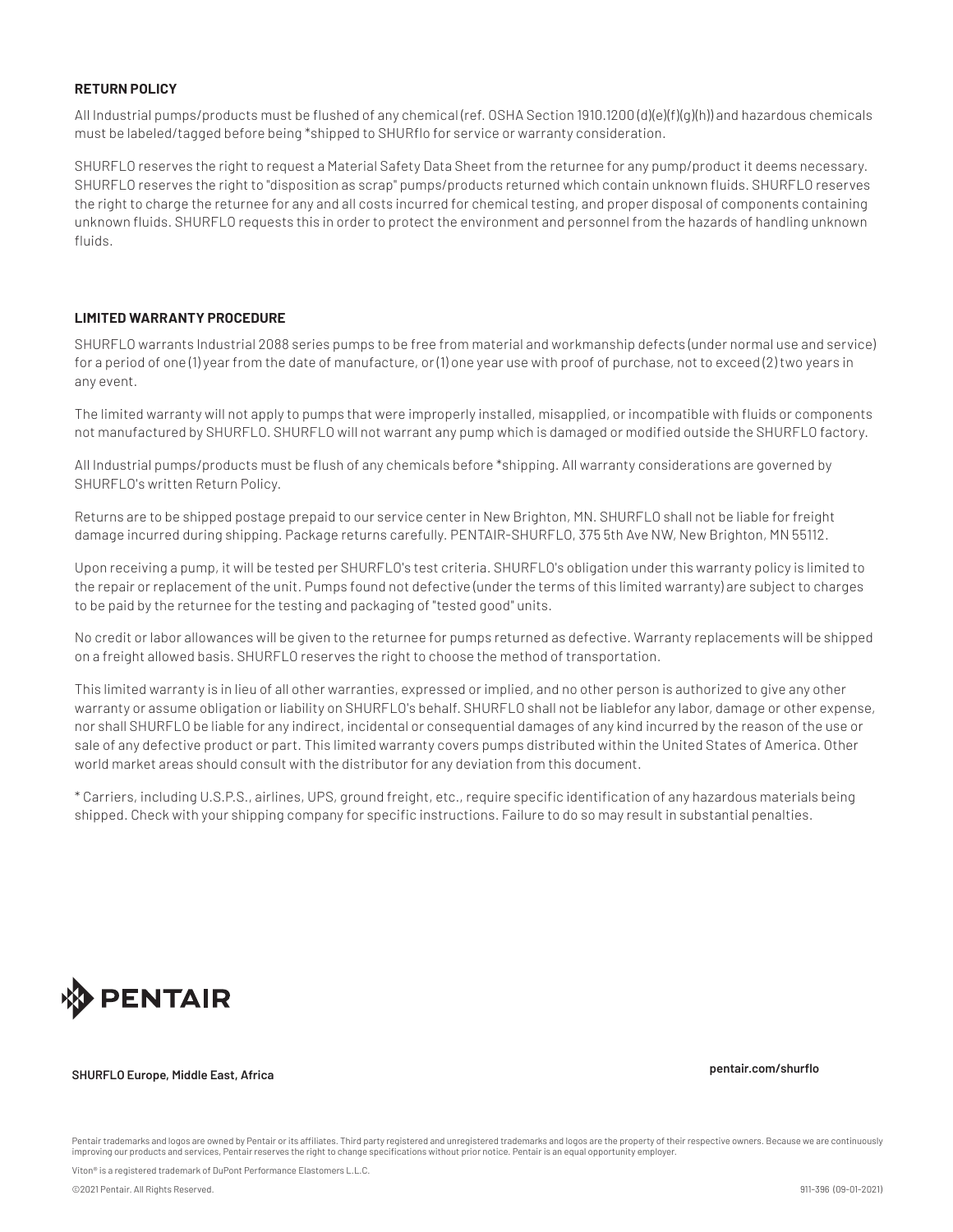

# POMPES INDUSTRIELLES DE LA SÉRIE 2088

# GUIDE D'INSTALLATION ET D'UTILISATION

# **pentair.com**

© Pentair, 2021. Tous droits réservés.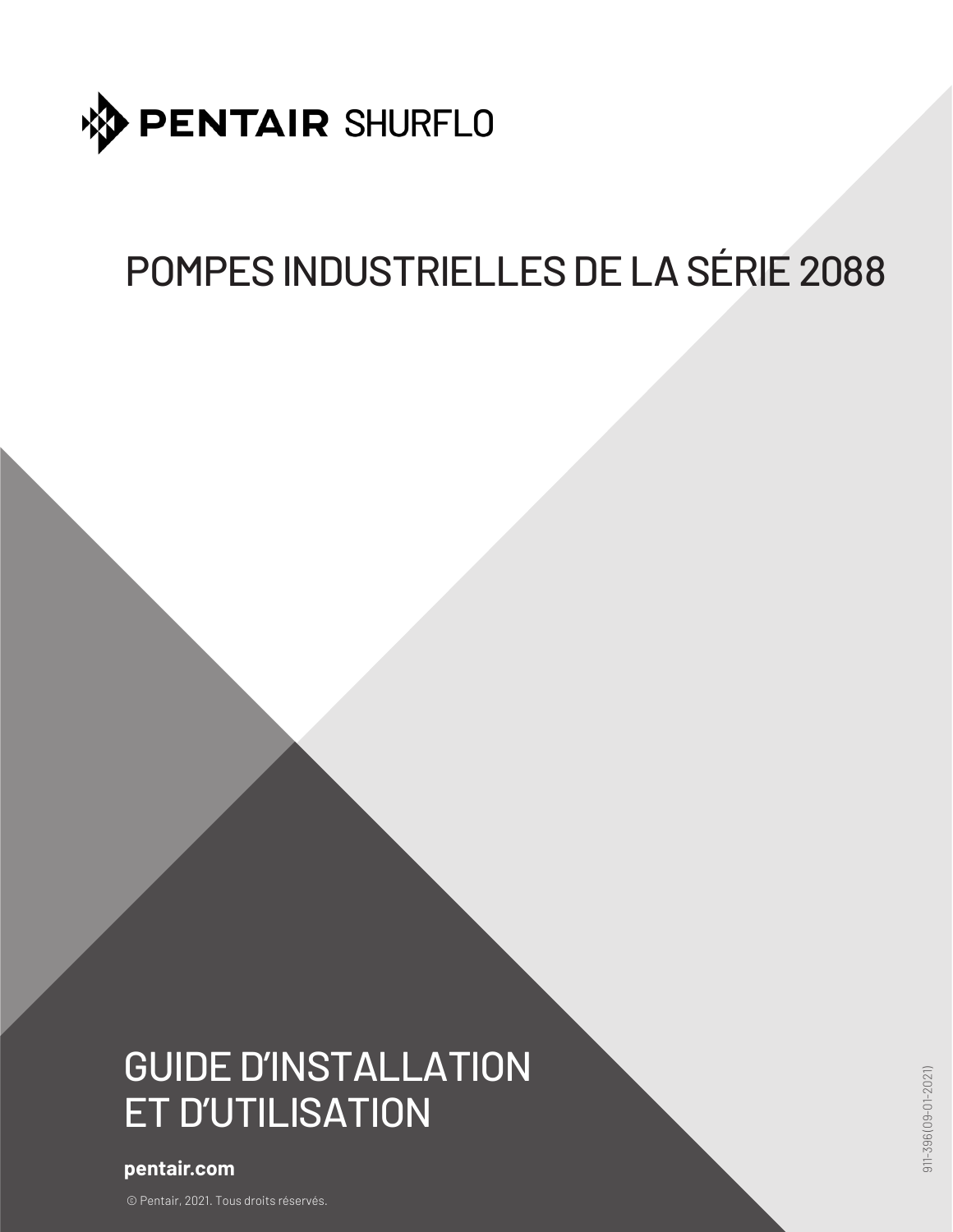# **TABLE DES MATIÈRES**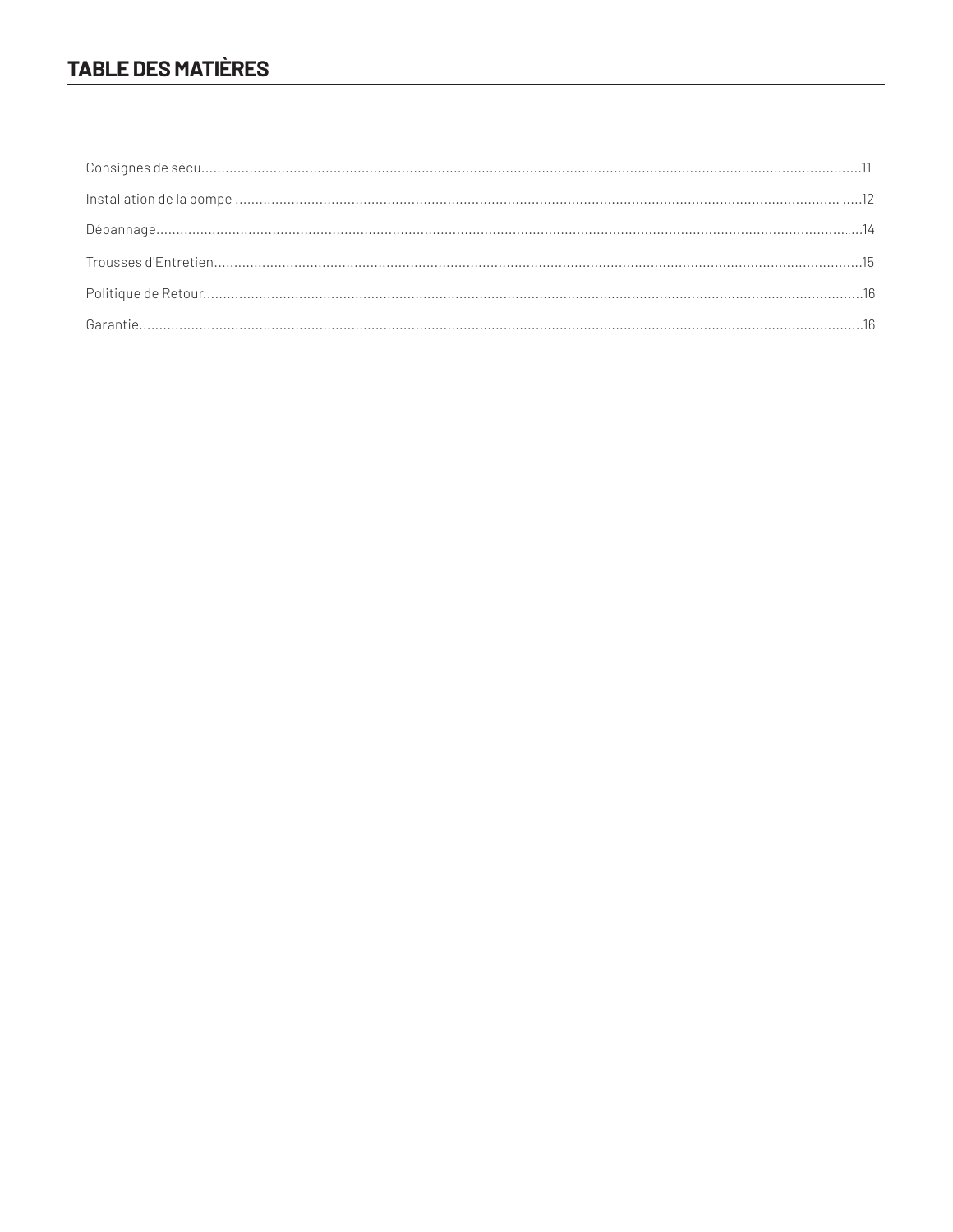# **IMPORTANTES CONSIGNES DE SÉCURITÉ**

Ce manuel contient des consignes importantes qui doivent être suivies pendant l'installation, l'utilisation et l'entretien du produit.

Ceci est le symbole d'alerte de sécurité. Si vous voyez ce symbole sur votre pompe ou dans ce manuel, recherchez l'un des mots d'avertissement ci-dessous et faites attention aux risques de blessures!

A DANGER indique un danger qui, s'il n'est pas évité, entraînera la mort ou des blessures graves.

 $\boxed{\blacktriangle$  WARNING  $\boxed{\blacktriangle}$  indique un danger qui, s'il n'est pas évité, peut entraîner la mort ou des blessures graves.

**A CAUTION** indique un danger qui, s'il n'est pas évité, pourrait entraîner des blessures légères à modérées.

**REMARQUE :** Concerne des pratiques non liées aux lésions corporelles.

# **AVERTISSEMENT CONCERNANT LA PROPOSITION 65 DE LA CALIFORNIE**

**A WARNING** Ce produit et les accessoires connexes comportent des produits **chimiques considérés par l'État de la Californie comme pouvant causer le cancer, des anomalies congénitales ou d'autres troubles du système reproducteur.**

# **SÉCURITÉ GÉNÉRALE**

- **MISE EN GARDE** : Par « fonctionnement intermittent », on entend le fonctionnement ou le démarrage fréquent dans un délai dans lequel le moteur atteindrait ses limites thermiques maximales. Une fois que la limite thermique maximale est atteinte, il faut permettre au moteur de retourner à la température ambiante avant de reprendre le fonctionnement.
- **MISE EN GARDE** : NE PAS utiliser pour pomper des liquides inflammables. Ne jamais faire fonctionner la pompe dans un milieu explosif. Les étincelles produites par les balais de moteur, un interrupteur ou une chaleur excessive provenant d'un moteur mal cyclé pourraient causer une explosion.
- **MISE EN GARDE** : NE PAS présumer la compatibilité avec le liquide. Si le liquide est mal adapté aux élastomères de la pompe, une fuite pourrait se produire. Les pompes utilisées pour transférer des produits chimiques dangereux ou chauds (Viton d'une température max. de 170 °F [76 °C] seulement) doivent être situées dans une zone ventilée pour protéger contre le risque de blessure attribuable à des vapeurs ou des liquides dangereux ou explosifs.
- **MISE EN GARDE** : NE PAS faire fonctionner la pompe à des pressions qui font que le moteur dépasse l'intensité nominale indiquée sur la plaque signalétique. Divers modèles de pompe sont équipés de disjoncteurs thermiques pour interrompre le fonctionnement en cas d'une chaleur excessive. Une fois que la température du moteur sera dans les limites appropriées, le moteur se réenclenchera automatiquement et la pompe commencera à fonctionner sans avertissement.
- **MISE EN GARDE** : Pour empêcher une décharge électrique, couper l'alimentation avant d'entreprendre tout travail. En cas de défaillance de la pompe, il se peut que le carter du moteur ou le liquide pompé transporte une tension élevée aux composants normalement considérés comme étant sans danger.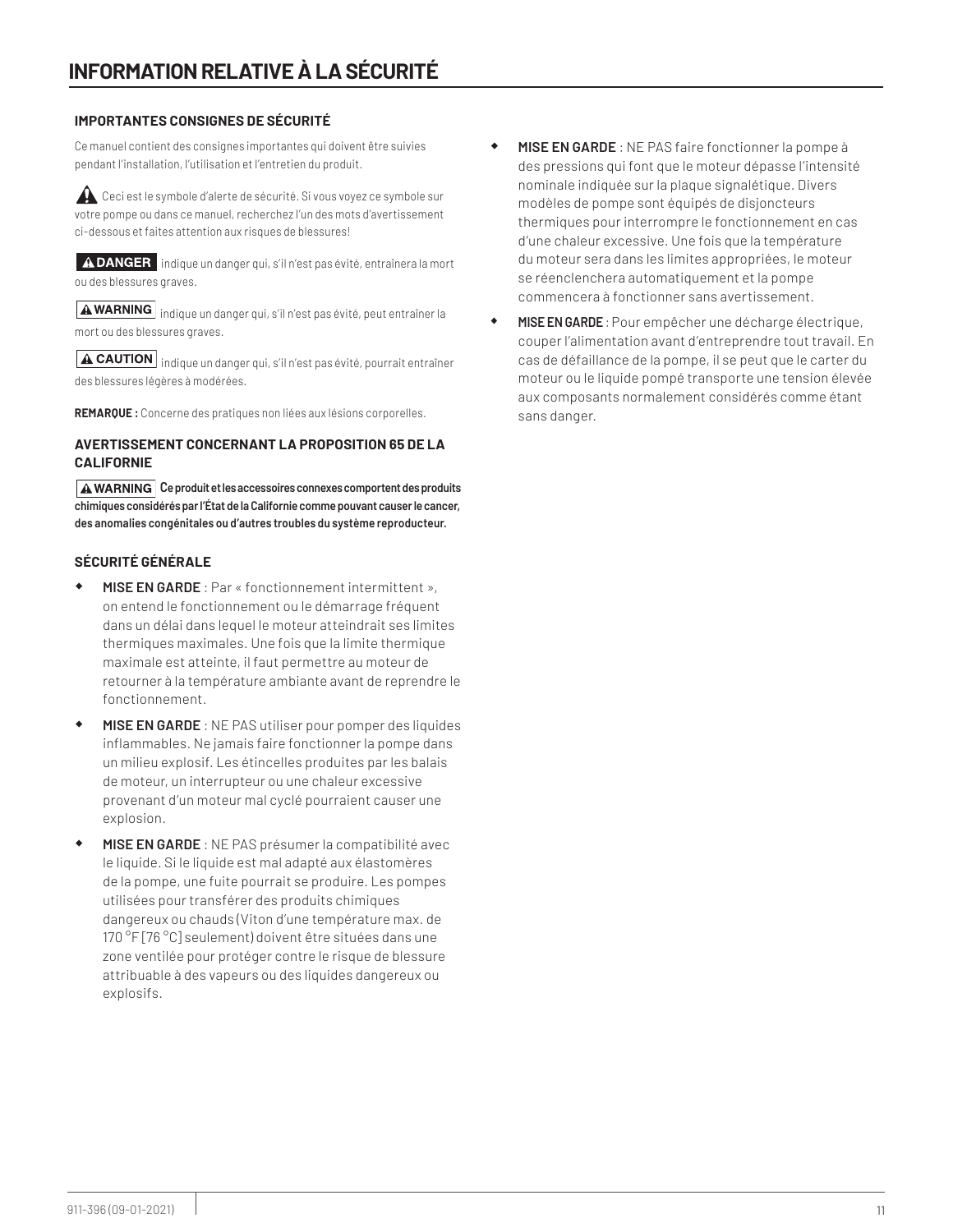# **FONCTIONNEMENT DU PRESSOSTAT**

Le pressostat réagit à la pression de sortie et coupe l'alimentation à la pression à débit nul préréglée indiquée sur l'étiquette de la pompe. Lorsque la pression de sortie descend sous une limite prédéterminée (habituellement 15-20 lb/po2 [1-1,4 bar] de moins que la pression à débit nul), le pressostat se ferme et la pompe fonctionne jusqu'à ce que la pression à débit nul (élevée) soit atteinte. La pression à débit nul est étalonnée en usine conformément aux normes établies. Consulter l'étiquette du moteur et la fiche signalétique du produit pour des spécifications précises de la pompe.

**MISE EN GARDE** : Le mauvais réglage du pressostat pourrait causer une grave surcharge ou une défaillance précoce. Consulter le bulletin de service SHURflo no 1031 pour la procédure de réglage. Les défaillances attribuables à un mauvais réglage du pressostat ne seront pas couvertes en vertu de la garantie limitée.

Si la plomberie est restrictive ou le débit très lent, la pompe pourrait remettre la sortie en pression plus rapidement que le liquide est rejeté, causant un cycle rapide (MARCHE/ARRÊT en moins de 2 secondes). Si la pompe est soumise à un cycle rapide durant le fonctionnement normal, ou pendant des périodes peu fréquentes, des dommages pourraient survenir. Les restrictions dans la sortie devraient être réduites au minimum dans le cas des applications qui affichent un cycle rapide. Si cela n'est pas possible, envisager l'installation d'un accumulateur SHURflo ou une pompe de « dérivation » SHURflo.

# **FONCTIONNEMENT EN DÉRIVATION**

Une pompe de dérivation pourrait être utilisée pour les applications qui provoquent des marches-arrêts fréquents du moteur et créent donc une possibilité de surchauffe. Les modèles équipés d'une dérivation interne sont conçus pour pomper à haute pression alors que le débit est faible. Les modèles de dérivation munis d'un interrupteur pourraient fonctionner pendant plusieurs secondes même si le côté sortie est fermé. Communiquer avec SHURflo pour des renseignements sur les pompes de dérivation.

# **MONTAGE**

Les pompes de la série 2088 sont à amorçage automatique. L'amorçage horizontal et l'amorçage vertical varient selon la viscosité du liquide et la configuration de la pompe. Consulter la fiche signalétique des pompes.

La pompe doit être située dans un endroit sec et bien ventilé. Si elle est montée dans une enceinte, il pourrait être nécessaire de prendre des dispositions pour refroidir le moteur. Des dissipateurs thermiques qui se fixent au moteur sont disponibles auprès de SHURflo si une dissipation thermique accrue est nécessaire.

**MISE EN GARDE** : NE PAS placer le moteur près de plastiques basse température ou de matières combustibles. La

température de surface du moteur pourrait dépasser 250 ° F [120 ° C]. Consulter la fiche signalétique de la pompe.

La pompe peut être montée dans n'importe quelle position. Cependant, dans le cas d'un montage vertical, la tête de pompe doit être en position basse pour qu'en cas de fuite, le liquide ne pénètre pas dans le moteur.

Bien fixer les pieds en caoutchouc avec des vis no 8. NE PAS comprimer les pieds, car cela réduira leur capacité d'isoler les vibrations ou le bruit.

# **PLOMBERIE**

Des tubes souples haute pression compatibles avec le liquide doivent être utilisés pour le raccordement des orifices d'admission/de sortie. Les tubes doivent avoir un diamètre intérieur de 3/8 po ou ½ po [10 ou 13 mm] et une longueur d'au moins 18 po [46 cm] est proposée pour réduire au minimum la tension sur le raccord ou les orifices et pour réduire le bruit. Permettre le parcours de tubes le plus court possible et éviter les coudes courts qui pourraient s'entortiller à la longue.

**REMARQUE** : Les restrictions sur le tube d'admission pourraient faire que les niveaux de vide atteignent la pression de vapeur du liquide, causant des cavitations, le dégazage, un bouchon de vapeur et une perte de performance. La pression d'admission ne doit pas dépasser 30 lb/po2 [2,1 bars] maximum.

Modèles à filetage mâle de ½ po : Ils sont conçus pour être utilisés avec les raccords cannelés tournants SHURflo qui comprennent un filetage conique intérieur assurant l'étanchéité lorsqu'ils sont serrés à la main. Les raccords à filetage NPT de ½ po standard peuvent être utilisés lorsqu'ils sont serrés à un couple maximal de 3,7 pi-lb (45 po-lb) [5 Nm].

**REMARQUE** : SHURflo ne recommande pas d'utiliser des raccords métalliques ou un tuyau rigide pour raccorder les orifices d'admission/de sortie. On peut se procurer des raccords à filetage mâle et femelle en plastique standard dans les magasins de fournitures de plomberie commerciales. SHURflo distribue également des raccords cannelés tournants et des raccords spéciaux par l'entremise de ses dépositaires (formulaire no 07-010-0011).

**MISE EN GARDE** : Les colmatants et le ruban Téflon pourraient se comporter comme un lubrifiant et un serrage excessif pourrait provoquer la fissuration des boîtiers ou l'arrachement des filets. Il faut faire attention lorsqu'on applique des colmatants. Ceux-ci pourraient pénétrer dans la pompe et entraver l'action de soupape, ce qui empêcherait l'amorçage ou l'arrêt. Les défaillances provoquées par des débris étrangers ne sont pas couvertes par la garantie. L'installation d'un filtre de 50 mailles est recommandée pour empêcher les débris étrangers de pénétrer dans la pompe.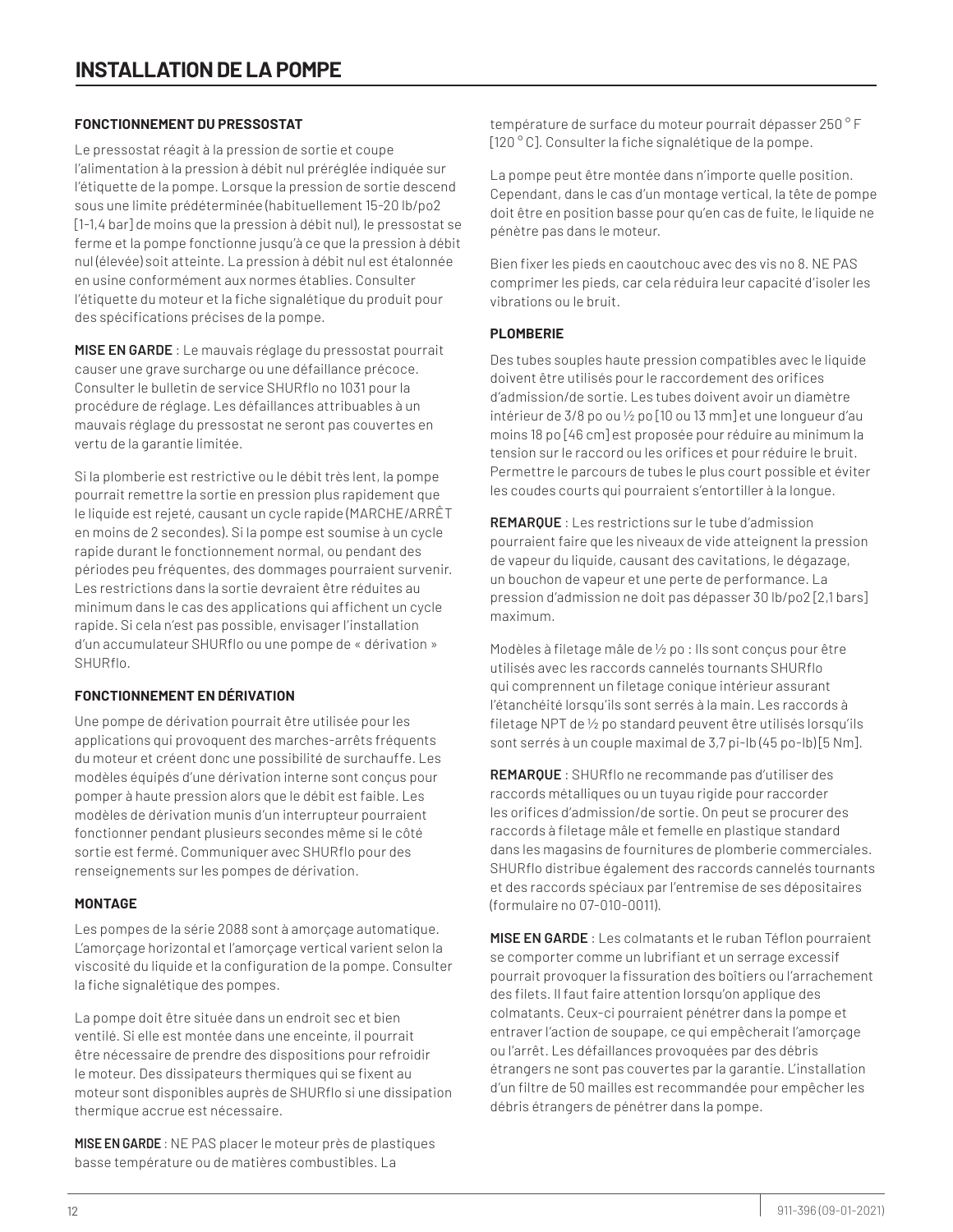# **INSTALLATION DE LA POMPE**

Si un clapet de retenue est installé dans la plomberie, il doit avoir une pression d'ouverture de pas plus de 2 lb/po2 [0,14 bar].

# **ÉLECTRICITÉ**

**MISE EN GARDE :** Le câblage électrique doit être effectué par un électricien qualifié, conformément à tous les codes de l'électricité locaux.

La pompe doit être sur un circuit spécialisé (individuel), contrôlé par un interrupteur bipolaire (homologué U.L./C-UL) d'une intensité nominale égale ou supérieure à celle des fusibles indiquée sur l'étiquette du moteur de la pompe. Selon la distance entre la source d'alimentation et la pompe et la charge de courant sur le circuit, le fil pourrait devoir être plus gros que ce qui est indiqué sur le tableau.

**MISE EN GARDE :** Tous les systèmes et moteurs de pompe de 115 V c.a. et de 230 V c.a. doivent être mis à la terre conformément aux codes de l'électricité locaux et provinciaux.

Un cycle de service inadéquat ou des conditions de marche/ arrêt rapides pourraient provoquer le déclenchement du disjoncteur thermique interne (si présent) ou une panne prématurée du moteur à cause d'une chaleur excessive. Consulter la fiche signalétique de la pompe.

Pour que la pompe réponde aux exigences U.L./C-UL, le circuit DOIT être protégé par un fusible à action retardée (homologué U.L./C-UL) ou un disjoncteur équivalent comme indiqué sur l'étiquette du moteur. Utiliser un fil approuvé de la dimension précisée ou plus gros.

**MISE EN GARDE** : La protection de circuit est fonction des exigences de chaque application. Le défaut de fournir des dispositifs de protection contre les surcharges / thermiques appropriés pourrait donner lieu à une panne de moteur, qui ne sera pas couverte par la garantie.

| <b>TENSION</b> | <b>FILS</b>                                                  | <b>DIMENSION DES FILS</b>                             | <b>CALIBRE DU FUSIBLE</b>              |
|----------------|--------------------------------------------------------------|-------------------------------------------------------|----------------------------------------|
| 12 c.c.        | ROUGE (positif +)<br>NOIR (négatif-)                         |                                                       |                                        |
| 24 c.c.        |                                                              | 14 AWG [2,5 mm2]<br>(ou plus gros)                    |                                        |
| 36 c.c.        |                                                              |                                                       |                                        |
| 115 a.c.       | NOIR (compensateur)<br>BLANC(neutre)<br>GREEN (de terre      | 16 AWG [1 mm2] (ou plus gros)<br>c-UL - TEW / UL 1015 | VOIR L'ÉTIQUETTE DU MOTEUR DE LA POMPE |
| 230a.c.        | BRUN (compensateur)<br>BLEU(neutre)<br>VERT/JAUNE (de terre) |                                                       |                                        |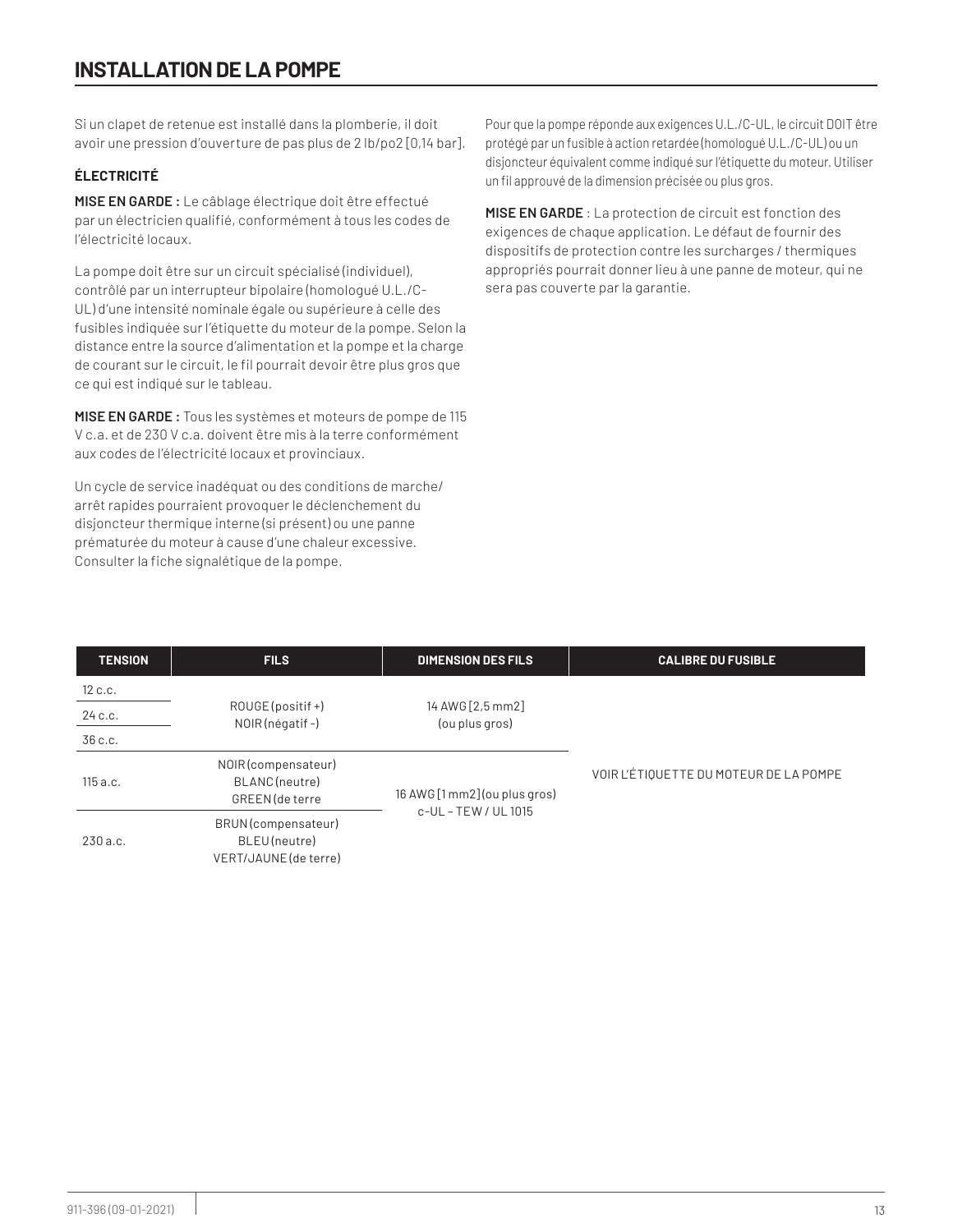# **DÉPANNAGE**

# **DÉPANNAGE**

| Symptôme                                                     | <b>Mesure corrective</b>                                                                         |
|--------------------------------------------------------------|--------------------------------------------------------------------------------------------------|
|                                                              | Fusible ou disjoncteur                                                                           |
|                                                              | Tension appropriée (±10 %) et raccordements électriques                                          |
| LA POMPE NE DÉMARRE PAS                                      | Fonctionnement du pressostat et tension appropriée aux fils du moteur ou de l'interrupteur       |
|                                                              | Redresseur ou moteur en cas de circuit ouvert ou mis à la terre                                  |
|                                                              | Mécanisme d'entraînement bloqué                                                                  |
|                                                              | Produit épuisé                                                                                   |
|                                                              | Débris dans la crépine                                                                           |
|                                                              | Fuite de vide grave dans le tube d'admission/la plomberie                                        |
| NE S'AMORCE PAS (pas de<br>refoulement/le moteur fonctionne) | Restriction grave dans le tube d'admission/de sortie (tortillement)                              |
|                                                              | Débris dans les soupapes d'aspiration/de refoulement de la pompe                                 |
|                                                              | Tension appropriée de la pompe en fonctionnement (*10%)                                          |
|                                                              | Fissures dans le boîtier de pompe                                                                |
| FUITES PROVENANT DE LA TÊTE                                  | Vis desserrées sur l'interrupteur ou la tête de pompe                                            |
| DE POMPE OU DE L'INTERRUPTEUR                                | Membrane de l'interrupteur brisée ou rétrécie                                                    |
|                                                              | Dans le cas d'une membrane perforée, présence de liquide dans le drain de fond                   |
|                                                              | Ligne de sortie fermée et pas de fuites                                                          |
|                                                              | Air emprisonné dans la ligne de sortie ou la tête de pompe                                       |
| LA POMPE NE S'ARRÊTERA PAS                                   | Tension appropriée de la pompe (±10 %)                                                           |
| (dotée d'un pressostat)                                      | Débris ou gonflement des soupapes d'aspiration/de refoulement                                    |
|                                                              | Vis du mécanisme d'entraînement ou de la pompe desserrées                                        |
|                                                              | Fonctionnement/réglage inadéguat du pressostat ; consulter le bulletin de service no 1031        |
|                                                              | Pieds de fixation trop comprimés                                                                 |
| FONCTIONNEMENT BRUYANT                                       | La surface de montage amplifie-t-elle le bruit (souple)                                          |
|                                                              | Vis de tête de pompe ou de mécanisme d'entraînement desserrées                                   |
|                                                              | La pompe est-elle raccordée à un tuyau rigide, ce qui aurait pour effet de transmettre le bruit? |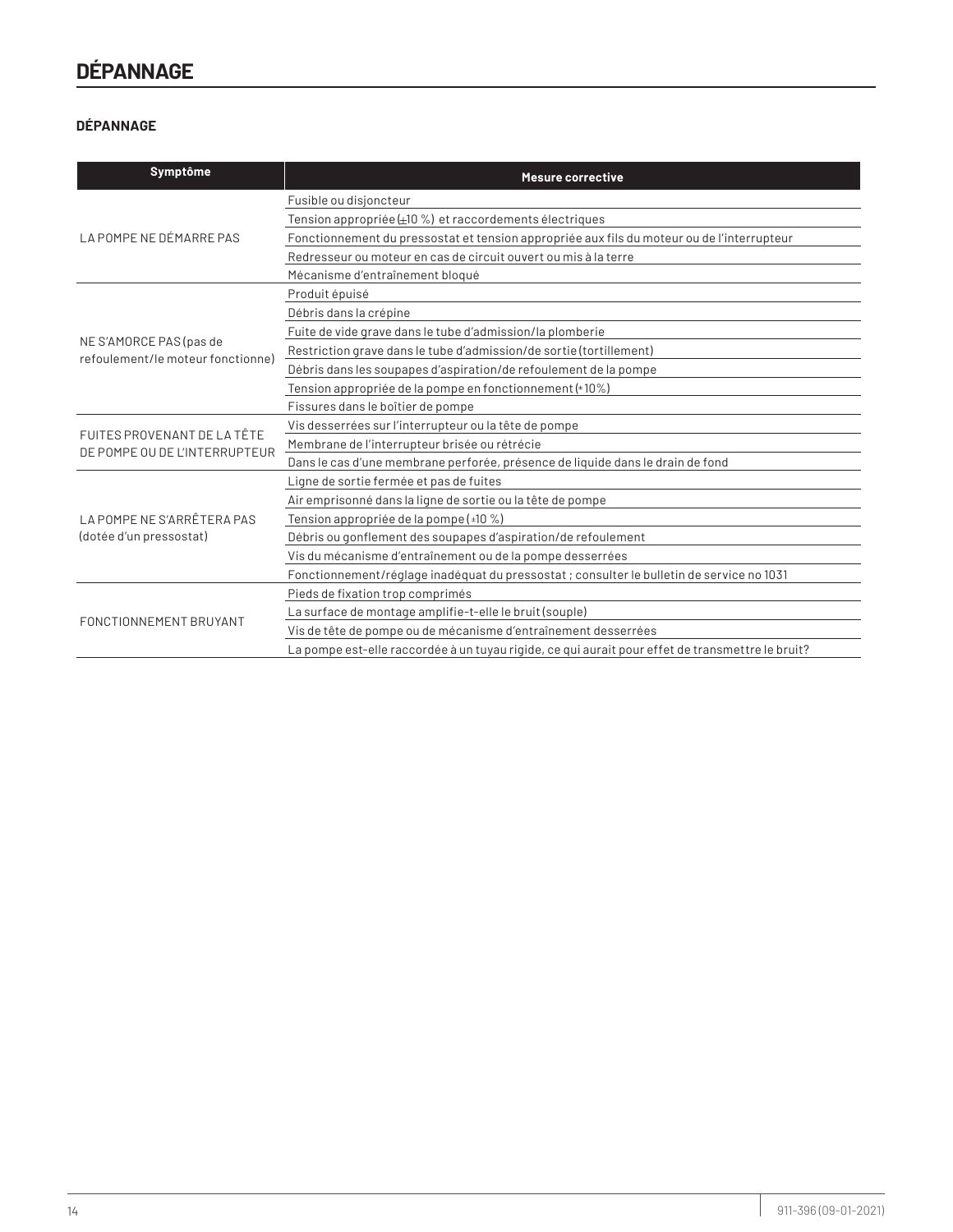### **TROUSSES D'ENTRETIEN**

Des trousses d'entretien sont aisément disponibles pour réparer les pompes de la série 2088 standard. Les trousses de réparation comprennent des directives simples et illustrées pour une installation facile. Pour s'assurer de recevoir la bonne trousse, il faut mentionner dans la commande le numéro de modèle et toutes les données de la plaque signalétique. Communiquer avec le distributeur SHURflo ou directement avec SHURflo pour commander la trousse de réparation nécessaire.

**NOTE** Please have all pump information from the data plate on the pump motor when calling for service.



| No. | Part                                                                 |
|-----|----------------------------------------------------------------------|
|     | Interrupteur / clapet de retenue et boîtier supérieur                |
| 2   | Plaque porte-soupape                                                 |
|     | Membrane / mécanisme d'entraînement                                  |
|     | Moteur                                                               |
| 5   | Ensemble de tête de pompe complet (comprend les pièces nos<br>1,2,3) |